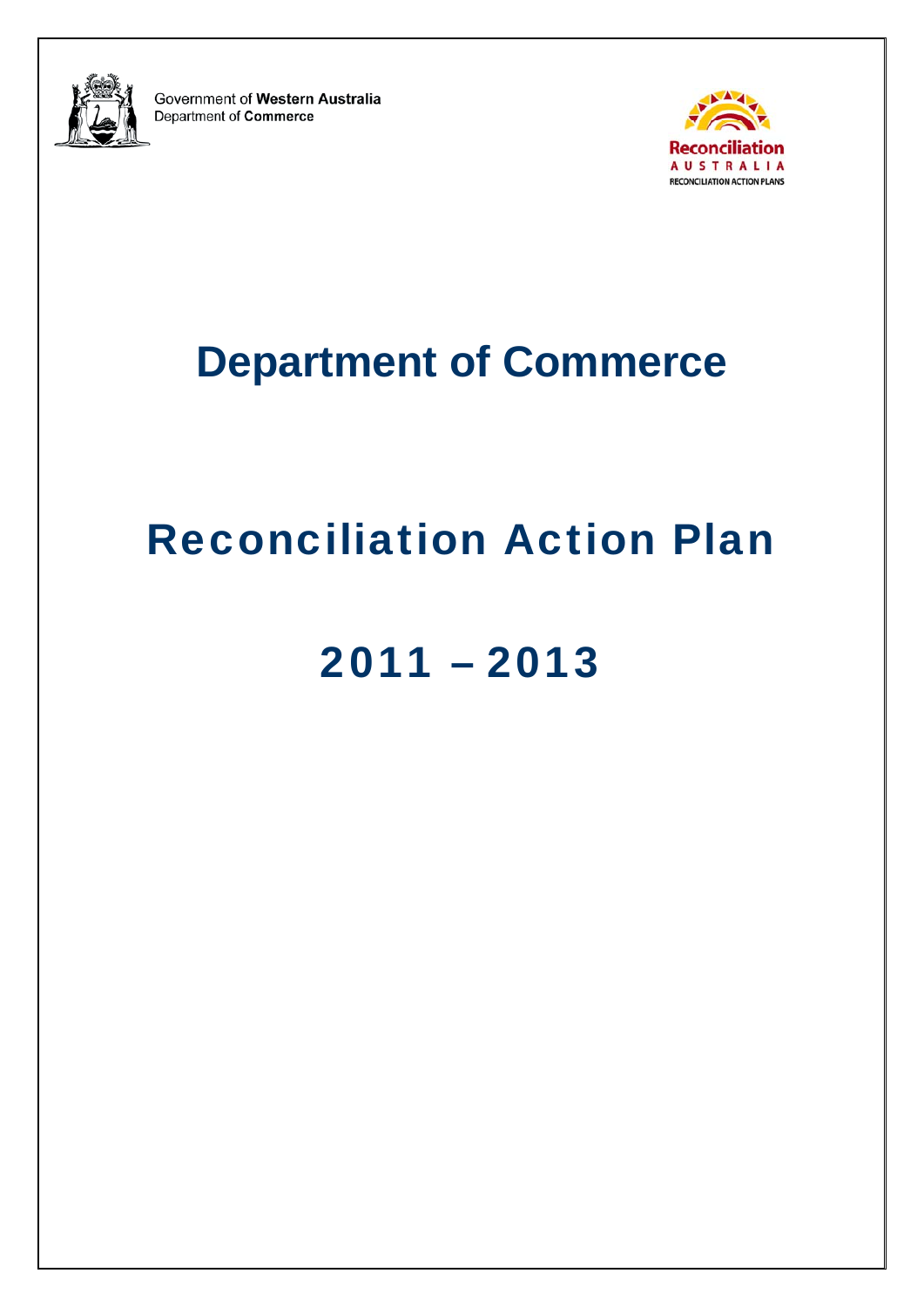

## **Department of Commerce - Reconciliation Action Plan 2011 - 2013**

## **Contents**

| <b>Message from the Director General</b>                  | 1              |
|-----------------------------------------------------------|----------------|
| <b>Overview</b>                                           | 2              |
| Our vision for reconciliation                             |                |
| Our business                                              |                |
| Our approach to developing our Reconciliation Action Plan | 3              |
| <b>Reconciliation Action Plan</b>                         |                |
| Relationships                                             | $\overline{4}$ |
| Respect                                                   | 6              |
| Opportunities                                             | 7              |
| <b>Tracking Progress and Reporting</b>                    | 8              |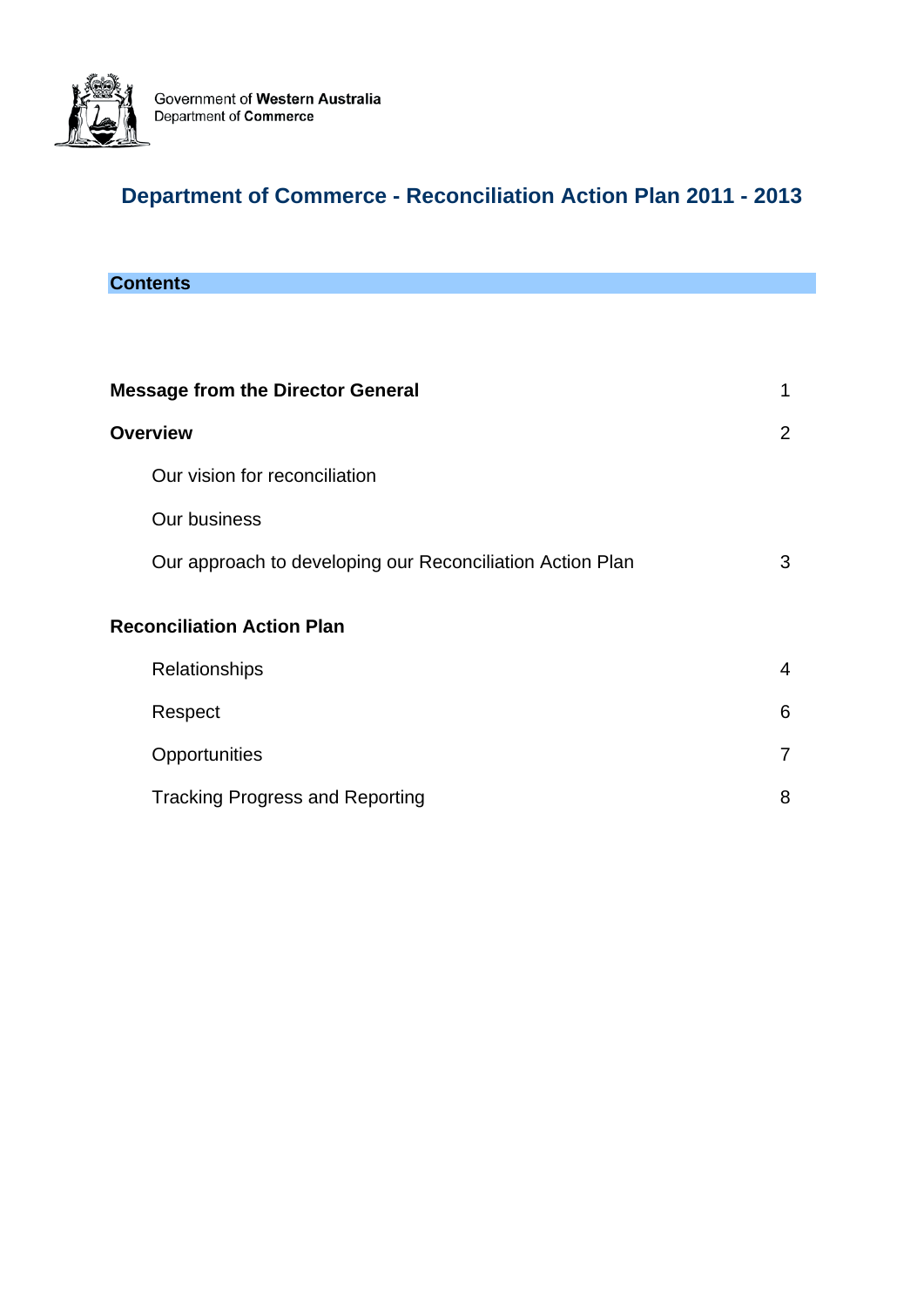#### **Message from the Director General**

It is with great pleasure that I present the Department of Commerce's (Commerce) Reconciliation Action Plan (RAP) for 2011-2013. The RAP supports reconciliation between Aboriginal and Torres Strait Islander and other Western Australians by focussing on three key areas:

Relationships Respect Opportunities

Since the introduction of our first RAP in 2008, Commerce has achieved many important goals in improving relationships with Aboriginal and Torres Strait Islander peoples and other Western Australians. Of particular note has been the expansion of consumer protection advisory services to provide information on tenancy, credit, fraud and other consumer issues. These areas have been identified as being of particular concern for Aboriginal communities across WA. Targeted educational initiatives were also provided for remote Aboriginal communities in the areas of labour relations, electrical safety, plumbing standards and occupational health and safety.

These and other reconciliation initiatives, which have proved successful in providing benefits to Aboriginal communities to date, will be continued in our refreshed RAP. In addition, new areas for reconciliation have opened with the incorporation of the Industry, Science and Innovation Division within Commerce during 2009 (formerly Science, Innovation and Business). This division is involved in the proposal to build a "Square Kilometre Array" telescope in the mid west of the State. The Square Kilometre Array is a global \$2.2 billion program to build the world's largest radio telescope. The telescope will probe some of the most important remaining questions in cosmology and physics.

The project potentially impacts Aboriginal communities in the area and provides considerable scope for developing improved relationships with these communities. Negotiations have already commenced with community elders to establish a liaison committee to discuss native title, employment opportunities and related issues. Reconciliation issues relating to this internationally significant project will be closely monitored by Commerce's Substantive Equality Committee which is responsible for the implementation of the RAP.

Internally Commerce is committed to creating an inclusive work environment that is free from all forms of unlawful discrimination and where people are valued for their diverse experiences, knowledge and abilities. The refreshed RAP maintains a strong emphasis on increasing the number of Aboriginal and Torres Strait Islander workers employed by Commerce and improving professional and career development for these employees.

Commerce hopes to re-introduce our program for cross cultural awareness training once Human Resource training responsibilities are transferred back to the department from the Office of Shared Services. This previously popular training program\* was well attended between 2008 and 10 and is designed to ensure all employees become familiar with the concept and objectives of reconciliation. I am proud to support this refreshed RAP as a reflection of this agency's commitment to reconciliation for 2011-13 and I ask all Commerce employees to be part of our organisation's reconciliation journey.

**Brian Bradley Director General** 

28 July 2011

\*This training is dependent on staffing resources becoming available and is not shown in the RAP.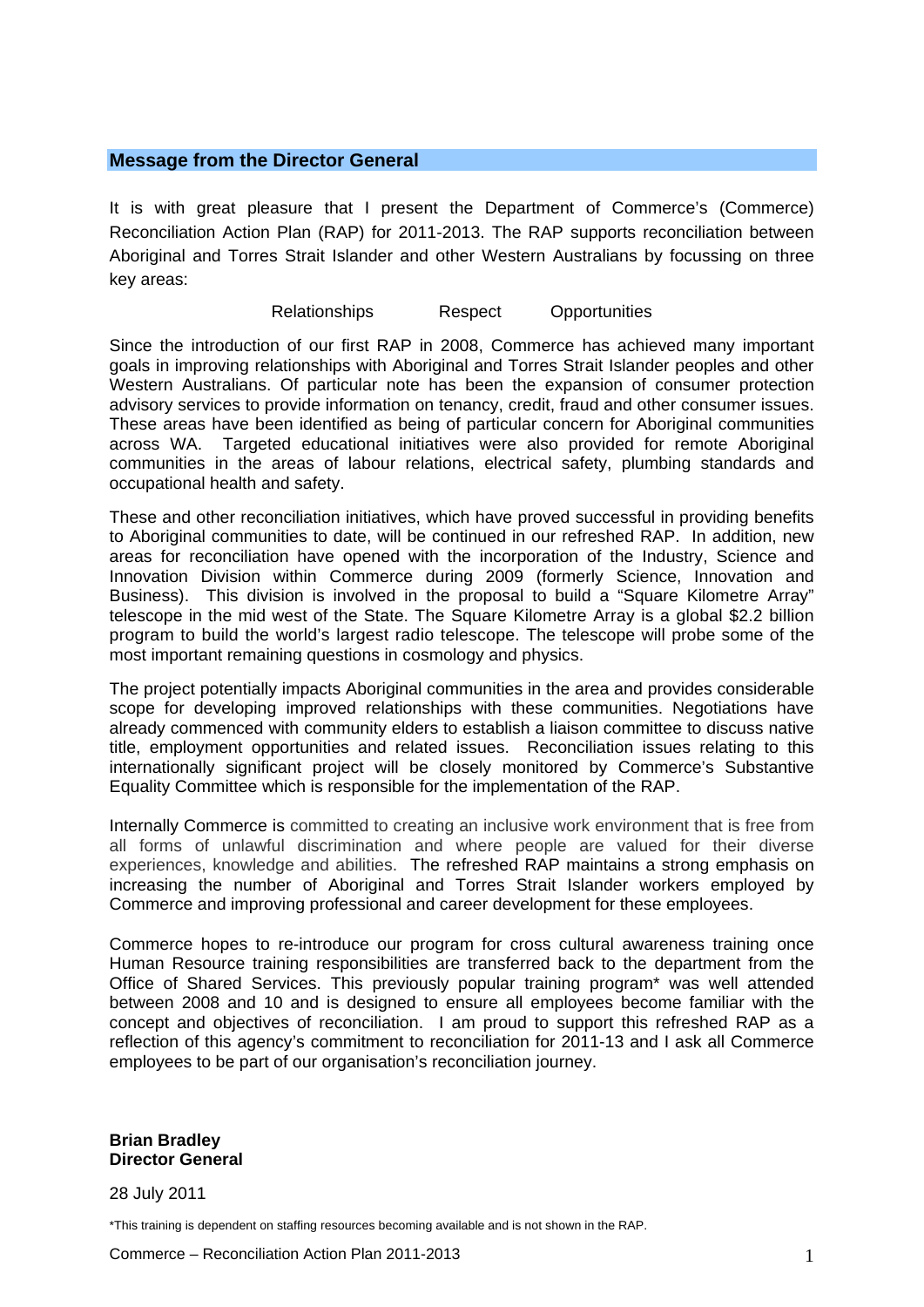### **Overview**

#### **Our vision for reconciliation**

The Department of Commerce (Commerce) understand the need to treat people differently where they have different needs. We recognise that rights, entitlements and opportunities are not equally distributed throughout the community and there may be barriers to accessing our services which result in unequal outcomes for Aboriginal and Torres Strait Islanders.

Commerce will strive to build positive and valuable relationships and networks with Aboriginal and Torres Strait Islanders through strategies based on respect, understanding and recognition.

Our vision is to:

- respond to the different needs of Aboriginal communities;
- identify and eliminate barriers; and
- provide career opportunities for Aboriginal and Torres Strait Islanders

#### **Our business**

Commerce works with the community to ensure a business environment that is productive, innovative, fair and safe.

Commerce achieves this by encouraging a contemporary diversified economy that provides for the growth, safety and protection of the community.

The agency is made up of eight divisions:

| <b>Building</b><br>Commission        | Consumer<br>Protection  | Corporate Services   Energy Safety       |          |
|--------------------------------------|-------------------------|------------------------------------------|----------|
| Industry, Science<br>and Innovation* | <b>Labour Relations</b> | Office of the<br><b>Director General</b> | WorkSafe |

\*Formerly "Science, Innovation and Business"

There are around 1000 employees that support Commerce to achieve its business goals, including four Aboriginal and Torres Strait Islander employees. Consumer Protection, Commerce's largest division, serviced 360,367 clients across Western Australia in 2009/10.

In addition to our six Perth locations, Commerce has 43 officers operating from regional offices in Albany, Broome, Bunbury, Geraldton, Kalgoorlie, and Karratha, extending our services throughout Western Australia.

Through our operational divisions and regional offices Commerce provides advice, information, education, and business and employment regulation services to the Western Australian community and enhances the prosperity of the State by promoting industry, science and innovation.

A full outline of Commerce's business and services is available by visiting our website located at [www.commerce.wa.gov.au](http://www.commerce.wa.gov.au/)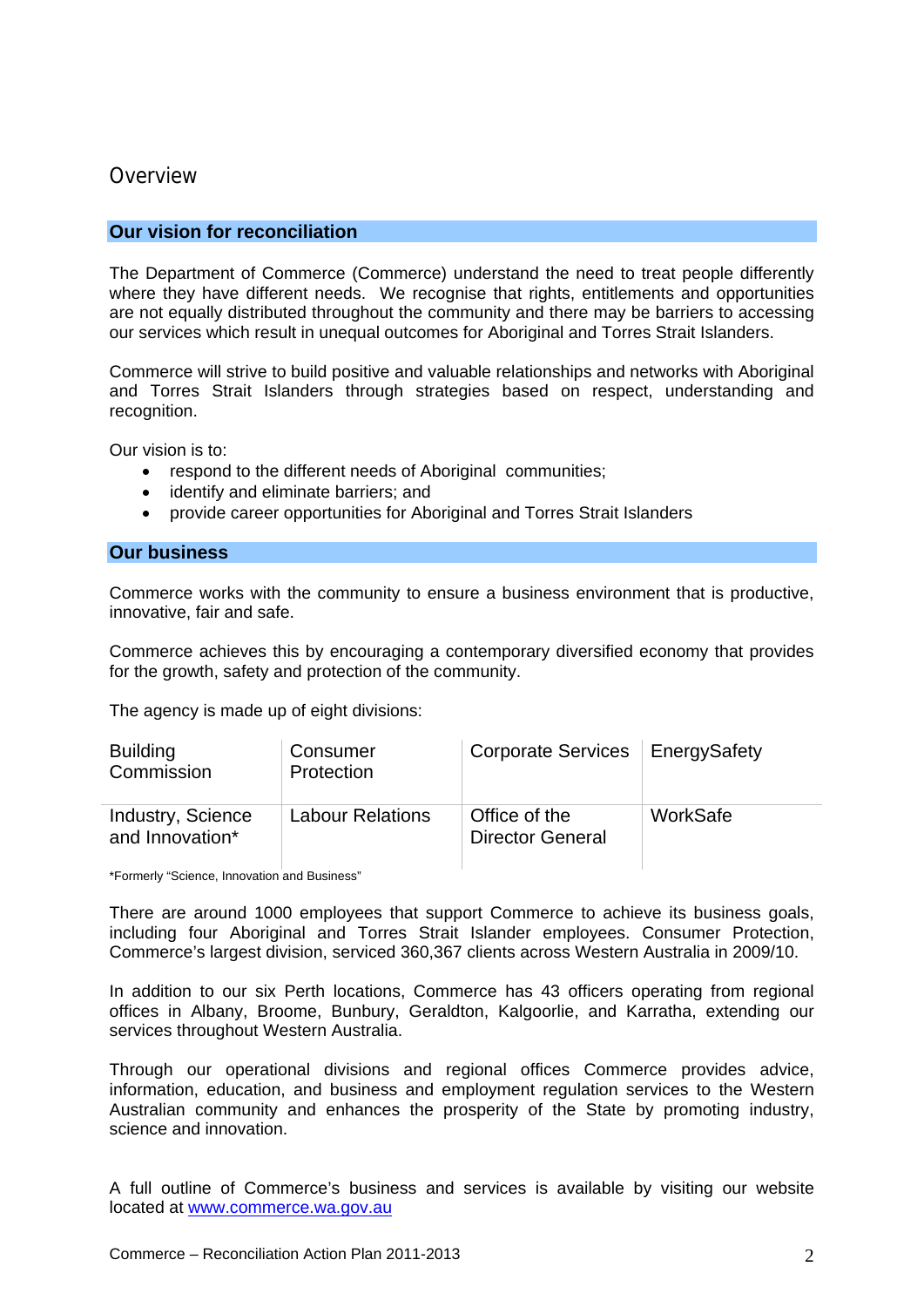#### **Our Approach to Reconciliation**

Commerce is committed to ensuring equal and inclusive access to the Department's services for all Western Australians. The Commerce RAP outlines strategies to promote awareness and for overcoming disadvantages faced by Aboriginal and Torres Strait Islanders.

The RAP was developed by, and is the responsibility of, the Commerce *Substantive Equality Committee* (Committee). The Committee provides a forum where reconciliation issues can be raised, discussed and referred. Membership of the Committee includes representatives from all Commerce divisions, plus a staff member representing Aboriginal and Torres Strait Islanders.

Commerce recognises the particular vulnerability of Aboriginal and Torres Strait Islanders in remote areas, where communities not only suffer from a lack of competition but are remote from the enforcement of protective industrial relations, occupational health and safety and consumer protection laws. Aboriginal communities are often deliberately targeted by rogue traders for this reason.

To address these disadvantages the "Indigenous Consumer Program" forms an important element of Commerce customer service. This program is supported by publications designed specifically for Aboriginal and Torres Strait Islander consumers, which includes advice on tenancy, credit and repossession.

Other Commerce divisions deliver targeted educational initiatives in remote areas. The department has a particularly important role in providing advice on employment rights, developing confidence in applying for work and maintaining positive employment relationships.

Internally, Commerce will continue to educate new staff on reconciliation initiatives by means of the department's online Induction Package.

The RAP launches Commerce's actions for the period 2011 to 2013. The RAP is considered to be a 'living' document; annual RAP reports help identify and refresh the RAP good practice and necessary changes.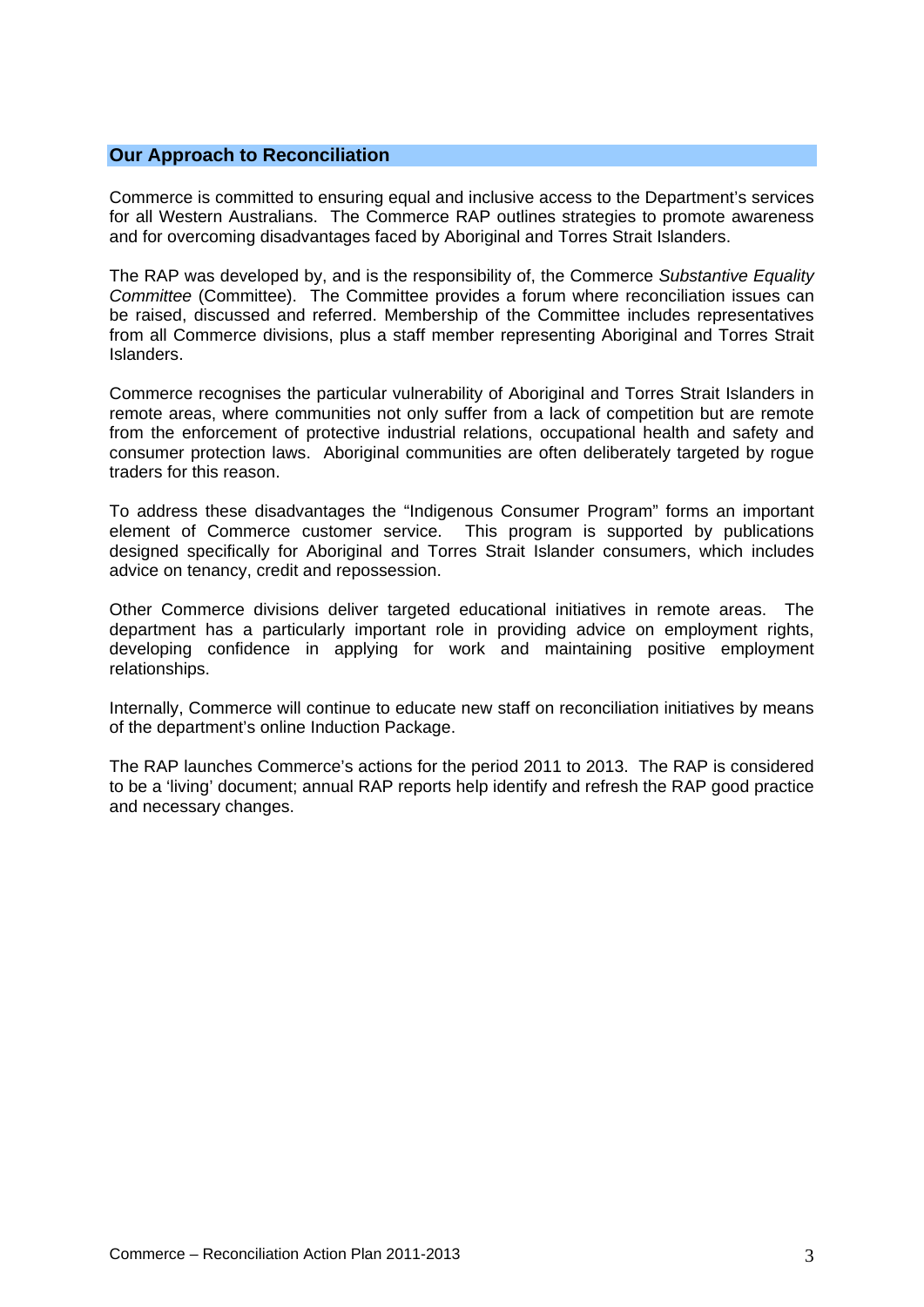**Relationships**: maintaining active and respectful relationships are critical to:

- Understanding the needs of Aboriginal and Torres Strait peoples;
- The department and Aboriginal and Torres Strait Islander peoples working together productively;
- Ensuring the rights and safety of Aboriginal and Torres Strait Islander peoples are protected and enhanced.

#### **Focus Area: Community Education / Cultural Networks /Information Sharing**

| <b>Actions</b>                                                                                                                                                              | <b>Responsibility</b>                                                                                                                                                                  | <b>Time</b><br>line              | <b>Measurable Target</b>                                                                                                                                                                                                                                          |
|-----------------------------------------------------------------------------------------------------------------------------------------------------------------------------|----------------------------------------------------------------------------------------------------------------------------------------------------------------------------------------|----------------------------------|-------------------------------------------------------------------------------------------------------------------------------------------------------------------------------------------------------------------------------------------------------------------|
| 1. The Substantive Equality<br>Committee (SEC) monitor<br>progress of the RAP and discuss<br>initiatives to be implemented                                                  | Designated members<br>2011<br>from all Commerce<br>Divisions. Chaired by<br>Director, Policy and<br>within their respective divisions.<br>Planning, Office of the<br>Director General. | October                          | The Substantive Equality<br>Committee meets four times a<br>year to monitor progress of the<br>RAP.                                                                                                                                                               |
| The Committee report to the<br><b>Commerce Corporate Executive</b><br>every six months.                                                                                     |                                                                                                                                                                                        |                                  | Membership of SEC includes<br>an Aboriginal and Torres Strait<br>Islander officer.                                                                                                                                                                                |
| 2. Meet with Aboriginal Legal<br>Service (ALS) to discuss issues<br>of relevance to both<br>organisations                                                                   | <b>Consumer Protection:</b><br>Commissioner for<br><b>Consumer Protection</b>                                                                                                          | June<br>2012                     | Inter-agency meetings are held<br>as issues arise.<br>Advise the ALS on which<br><b>Consumer Protection services</b><br>are accessed by Aboriginal<br>and Torres Strait Islander<br>consumers to enable the ALS<br>to provide appropriate advice<br>and referral. |
| 3. Maintain membership of the<br>"National Indigenous Consumer<br>Strategy Implementation<br>Reference Group" (NICSIRG)<br>Strategies include information<br>sharing about: | <b>Consumer Protection:</b><br>Director, Policy and<br>Strategic<br>Development                                                                                                        | Annual<br>Report<br>June<br>2012 | <b>Consumer Protection liaise</b><br>with the NICSIRG and<br>participate in quarterly<br>teleconferences of the Group<br>Improve service delivery to<br>Aboriginal and Torres Strait                                                                              |
| scams targeting remote<br>$\bullet$<br>Aboriginal communities and<br>how they are targeted and<br>committed;                                                                |                                                                                                                                                                                        |                                  | Islander consumers nationally.                                                                                                                                                                                                                                    |
| the movement of<br>٠                                                                                                                                                        |                                                                                                                                                                                        |                                  |                                                                                                                                                                                                                                                                   |

- perpetrators between jurisdictions; and
- the comparison of compliance methods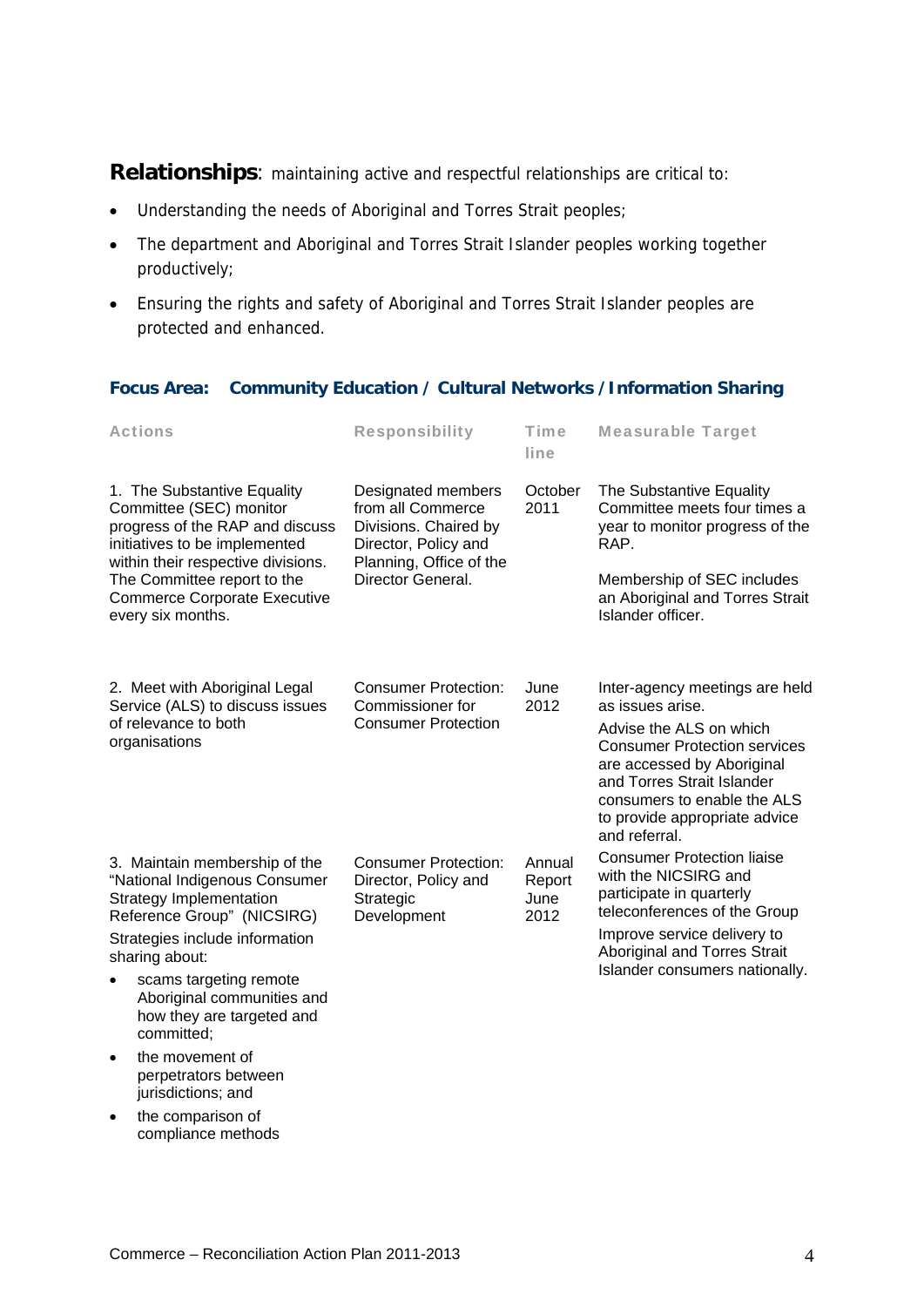| <b>Actions</b>                                                                                                                                                                                                                                                                                                                                             | <b>Responsibility</b>                                                           | Time<br>line | <b>Measurable Target</b>                                                                                                                                                                                                                                                  |
|------------------------------------------------------------------------------------------------------------------------------------------------------------------------------------------------------------------------------------------------------------------------------------------------------------------------------------------------------------|---------------------------------------------------------------------------------|--------------|---------------------------------------------------------------------------------------------------------------------------------------------------------------------------------------------------------------------------------------------------------------------------|
| 4. Indigenous Community<br><b>Education Officers to implement</b><br>consumer education and<br>consultation initiatives relevant to<br>Aboriginal and Torres Strait<br>Islanders to increase awareness<br>of:<br>consumer issues:<br>services provided by<br>٠<br>consumer agencies; and<br>ensure continued<br>communication between key<br>stakeholders. | <b>Consumer Protection:</b><br>Director, Policy and<br>Strategic<br>Development | June<br>2012 | <b>Fach of Commerce's offices</b><br>meets with local Aboriginal<br>and Torres Strait Islander<br>community groups.<br>Number of education and<br>consultation initiatives<br>undertaken.<br>Aboriginal and Torres Strait<br>Islander officers lead these<br>initiatives. |
| 5. Publish documents on<br><b>Consumer Protection issues for</b><br>Aboriginal and Torres Strait<br>Islanders and make them<br>available to Aboriginal<br>communities through distribution<br>and community education.                                                                                                                                     | <b>Consumer Protection:</b><br>Director, Policy and<br>Strategic<br>Development | June<br>2012 | Publications are distributed as<br>necessary and are available on<br>request from Consumer<br>Protection.                                                                                                                                                                 |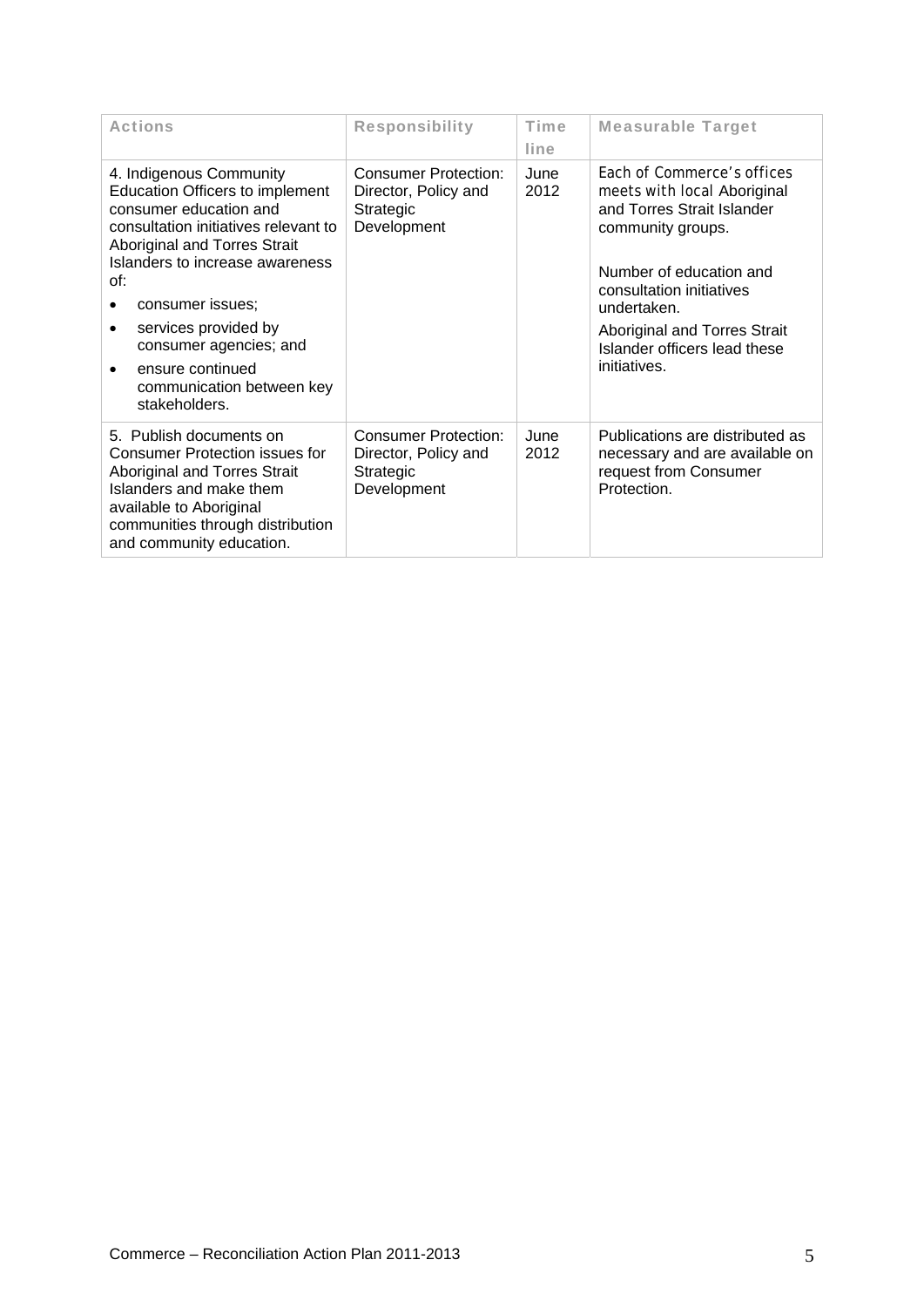**Respect**: Respect for Aboriginal and Torres Strait Islander people and their cultures is fundamental to Commerce's delivery of relevant, high quality services to all communities in Western Australia.

### **Focus Area: Cultural Awareness/ Education and Development /Policy Integration**

| <b>Actions</b>                                                                                                                                                                                                              | <b>Responsibility</b>                                                               | <b>Time</b><br>line | <b>Measurable Target</b>                                                                                                                                                                                                                                            |
|-----------------------------------------------------------------------------------------------------------------------------------------------------------------------------------------------------------------------------|-------------------------------------------------------------------------------------|---------------------|---------------------------------------------------------------------------------------------------------------------------------------------------------------------------------------------------------------------------------------------------------------------|
| 6. To include Aboriginal and Torres<br>Strait Islander consumer issues at the<br><b>National Consumer Congress</b><br>relevant to the annual theme.                                                                         | <b>Consumer Protection:</b><br>Director, Policy and<br><b>Strategic Development</b> | June<br>2012        | At least one Western Australia<br>issue is raised to include on the<br>Congress's agenda.                                                                                                                                                                           |
| 7. Perform a formal "Welcome to<br>Country" at Commerce events in<br>accordance with the department's<br>"Aboriginal Acknowledgement and<br>Aboriginal Welcome to Country<br>Policy" available on the Commerce<br>intranet. | All divisions                                                                       | June<br>2012        | Perform "Welcome to Country" at<br>significant events (number included<br>in the RAP Report).<br>Conduct "Acknowledgement of<br>Country" by staff at events and<br>meetings with stakeholders.                                                                      |
| 8. Promote and celebrate<br>Reconciliation Week and NAIDOC<br>Week and publish articles on the<br>Commerce website.                                                                                                         | <b>Corporate Services:</b><br>Director, Human<br><b>Resources</b><br>All divisions  | June<br>2012        | Celebration and promotion of<br>events via Commerce email and<br>intranet newsflash.<br>Events held and numbers of staff<br>attending.                                                                                                                              |
| 9. Maintain and update the<br>"Indigenous Consumer Program"                                                                                                                                                                 | <b>Consumer Protection:</b><br>Director, Policy and<br><b>Strategic Development</b> | June<br>2012        | Publications and web pages for this<br>program are updated as necessary.<br>The revised versions of a series of<br>publications providing advice on<br>renting property "Getting a Place",<br>"Keeping a Place" and "Leaving a<br>Place" to be released in 2011/12. |
| 10. Cultural Awareness Training                                                                                                                                                                                             | <b>Corporate Services:</b><br>Director, Human<br><b>Resources</b>                   | June<br>2012        | All new Commerce staff to be<br>educated on reconciliation initiatives<br>by means of the department's<br>online Induction Package.<br>100% of staff have completed<br>cultural awareness training.                                                                 |
| 11. Develop specific Commerce<br>intranet pages with general RAP<br>content and reference material                                                                                                                          | Office of the Director<br>General:                                                  | Dec 2011            | Designated pages published on the<br>Commerce intranet.                                                                                                                                                                                                             |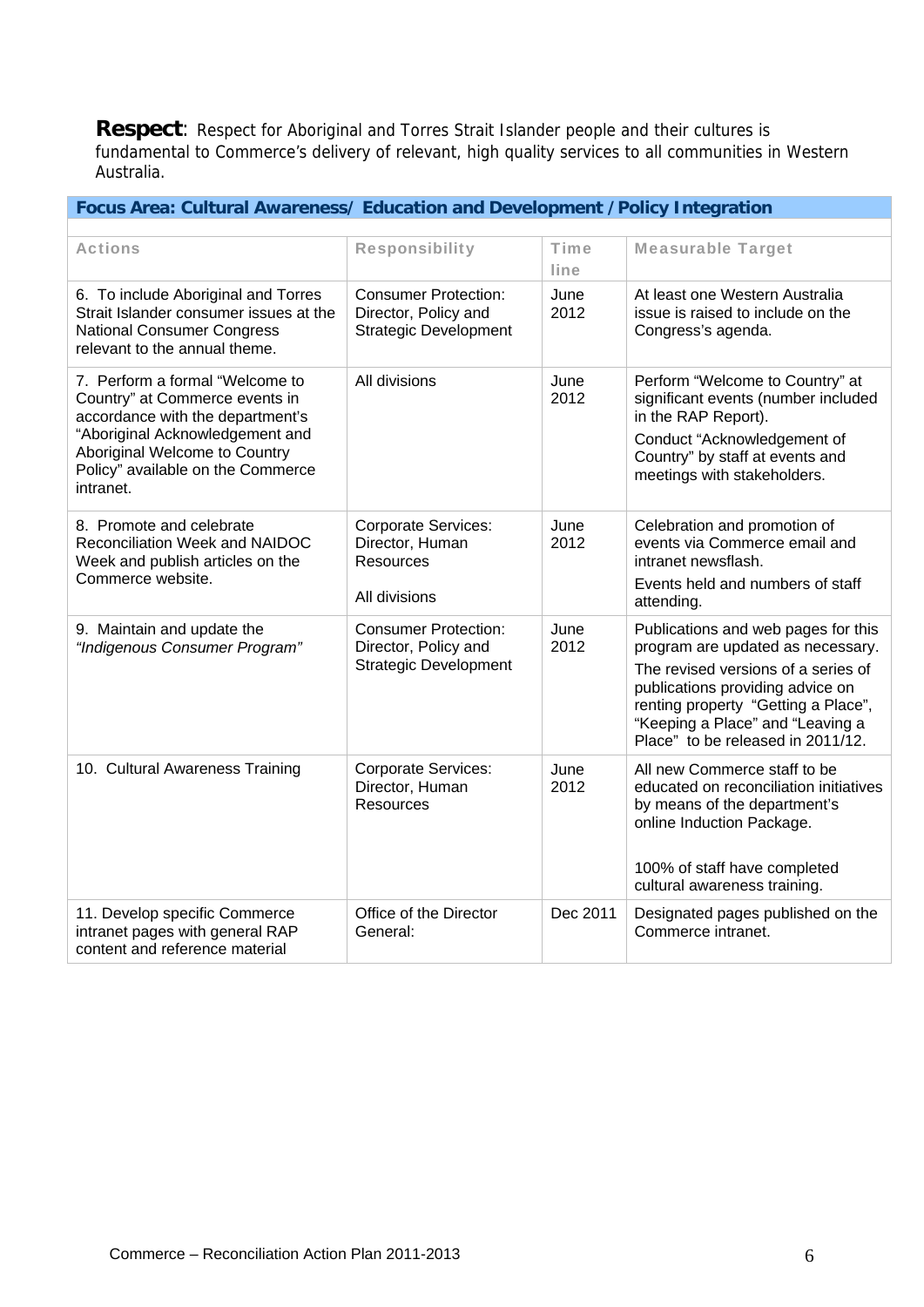**Opportunities:** Commerce recognises the valuable contribution Aboriginal and Torres Strait Islander people can make to our organisation and, equally, the contribution we can make in providing rewarding career opportunities.

| <b>Actions</b>                                                                                                                                                                                                                                                                                                                                                                                                                                                                                              | <b>Responsibility</b>                                                                                               | <b>Time</b>  | <b>Measurable Target</b>                                                                                                                                  |
|-------------------------------------------------------------------------------------------------------------------------------------------------------------------------------------------------------------------------------------------------------------------------------------------------------------------------------------------------------------------------------------------------------------------------------------------------------------------------------------------------------------|---------------------------------------------------------------------------------------------------------------------|--------------|-----------------------------------------------------------------------------------------------------------------------------------------------------------|
|                                                                                                                                                                                                                                                                                                                                                                                                                                                                                                             |                                                                                                                     | line         |                                                                                                                                                           |
| 12. Implement strategies in the<br>Commerce Equity and Diversity Plan<br>2010-12 to improve employment<br>outcomes for Aboriginal and Torres<br>Strait Islanders. The plan includes<br>strategies for:<br>improving level 1/2 recruitment;<br>$\bullet$<br>employment of trainees;<br>$\bullet$<br>provision of study assistance;<br>$\bullet$<br>mentoring;<br>$\bullet$<br>flexible work arrangements; and<br>$\bullet$<br>establishing an Aboriginal and<br>$\bullet$<br>Torres Strait Islander network; | <b>Corporate Services:</b><br>Director, Human<br>Resources<br>Manager, Workforce<br>Development;                    | June<br>2012 | Improved Aboriginal and Torres Strait<br>Islander employment, recruitment and<br>retention across all Divisions.<br>2% employment by 2012.                |
| 13. The development of relationships<br>with both Aboriginal stakeholders and<br>the plumbing industry to improve<br>plumbing standards for Aboriginal<br>communities.                                                                                                                                                                                                                                                                                                                                      | <b>Building Commission</b><br><b>Plumbers Licensing</b><br>Senior Compliance<br>Officer (Indigenous<br>Communities) | June<br>2012 | Achievement of Improved plumbing<br>standards and increased access to<br>plumbing services in Aboriginal<br>communities and extension of<br>relationships |
| 14. The ongoing implementation and<br>evaluation of the ThinkSafe "Small<br>Business Assistance Program" to<br>raise safety awareness in remote<br>Aboriginal communities.                                                                                                                                                                                                                                                                                                                                  | WorkSafe:<br>Manager, Education<br>and Information<br><b>Services</b>                                               | June<br>2012 | The number of remote Aboriginal<br>communities where the program has<br>been implemented.<br>Local Aboriginal communities consulted<br>on its evaluation. |
| 15. Liaise with Horizon Power<br>regarding the level of electrical safety<br>in remote communities. Discuss<br>improvements, where relevant to<br>ensure agreed standards are<br>maintained                                                                                                                                                                                                                                                                                                                 | Energy Safety<br><b>Director Business</b><br>Services<br><b>Horizon Power's Work</b><br><b>Practice Coordinator</b> | June<br>2012 | Provision by Energy Safety of assistance<br>on safety issues to Horizon Power.                                                                            |

### **Focus Area: Recruitment / Professional and Career Development /Mentoring**